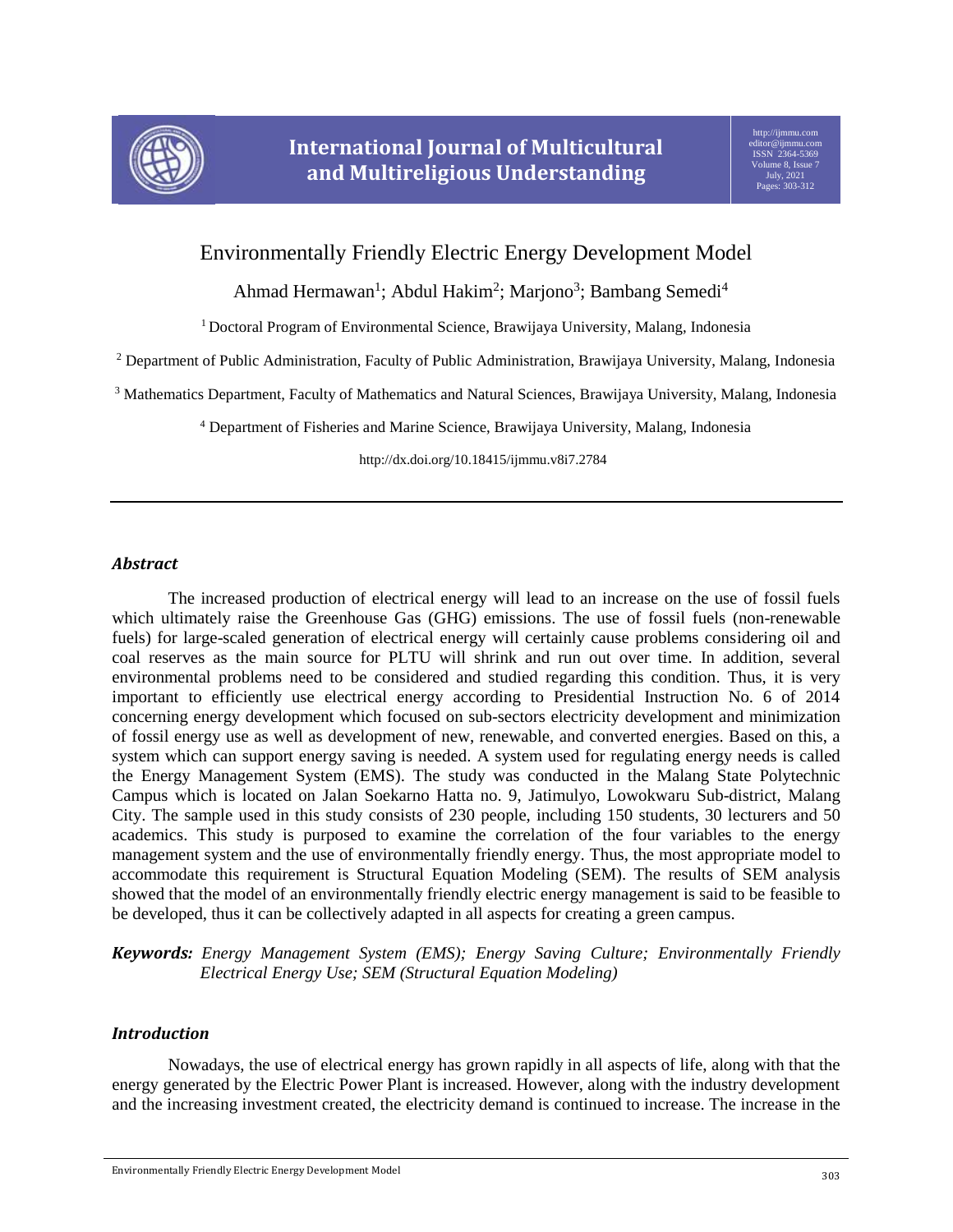production of electrical energy will increase the use of fossil fuels which leads to an increase in greenhouse gas (GHG) emissions. Electrical activity has the largest share in the contribution of GHG emitters in the energy sector in 2014, which reached 34,6% of the total GHG inventory in the energy sector.

The fossil fuels (non-renewable fuels) utilization for large-scaled electricity generation will certainly cause problems over time, considering oil and coal reserves as the main source for PLTU will shrink and run out over time. Besides that, environmental problems generated also need to be considered and studied considering that a PLTU with a capacity of 600 MW can consume approximately 5000 tons of coal per day. Thus, it is very important to efficiently use electrical energy according to Presidential Instruction No. 6 of 2014 concerning energy development which focused on sub-sectors electricity development and minimization of fossil energy use as well as development of new, renewable, and converted energies. Through energy efficiency, minimization of energy consumption is pursued by maintaining the same energy use, namely without suppressing the production levels or reducing the comfort levels, ensuring supply, promoting sustainability and conserving the environment.

A system that can support energy saving is very crucial. The system used in regulating energy use is called an energy management system. Energy Management System is a system used for regulating energy which includes planning and operating of energy production and consumption which aimed to conserve the resources, climate protection, and cost savings; while users have permanent access to the energy they need. According to Vilnis, *"Energy management is all about reducing the cost of energy used by an organization"* (Vilnis, 2009).

Energy-saving has not become a culture in the Malang State Polytechnic campus. The use of electrical equipments in the campus area such as in the lecture buildings, laboratory and workshop buldings, public buildings as well as the use of other electricity supporting equipments (AC, elevator, etc.) and inappropriate use of generators will raise the energy consumption. In addition, it is indicated that the increased consumption of electrical energy in the Malang State Polytechnic Campus is due to the increase in space and equipment, regarding the electronic and digital-based services in the campus. Several problems found are that there has never been an audit on comprehensive electrical energy, still using inefficient energy equipment, shared working tools (forget to turn off the equipment when working hours end), Full day (24 hours) lighting for the supporting room. Regarding these conditions, there is an opportunity to conduct electrical energy conservation, especially on consumer side (employee behavior) which is reflected in the equipment operation. Based on the above background, the researcher intends to design a model of electrical energy saving from a sustainable model of energy use in Vocational University, especially in the Malang State Polytechnic. The energy saving model is designed to use a new and renewable energy that is environmentally friendly, namely solar energy, which is always available and does not pollute so that  $CO<sub>2</sub>$  emissions can be reduced.

#### *Literature Review*

## *Energy Saving Culture*

Every citizen with a good awareness will support a systematic, planned, and integrated effort to conserve domestic energy resources and increase its efficient use through energy-saving measures which becomes a part of energy conservation in the educational world (Perdana, 2017). The study results conducted by the ESDM Ministry showed that through energy conservation, there are up to 35 percent potential savings made. We realize that changing the behavior is the easiest and cheapest way, but it is very difficult to do. Changing the behavior requires serious effort. We have to do it repeatedly and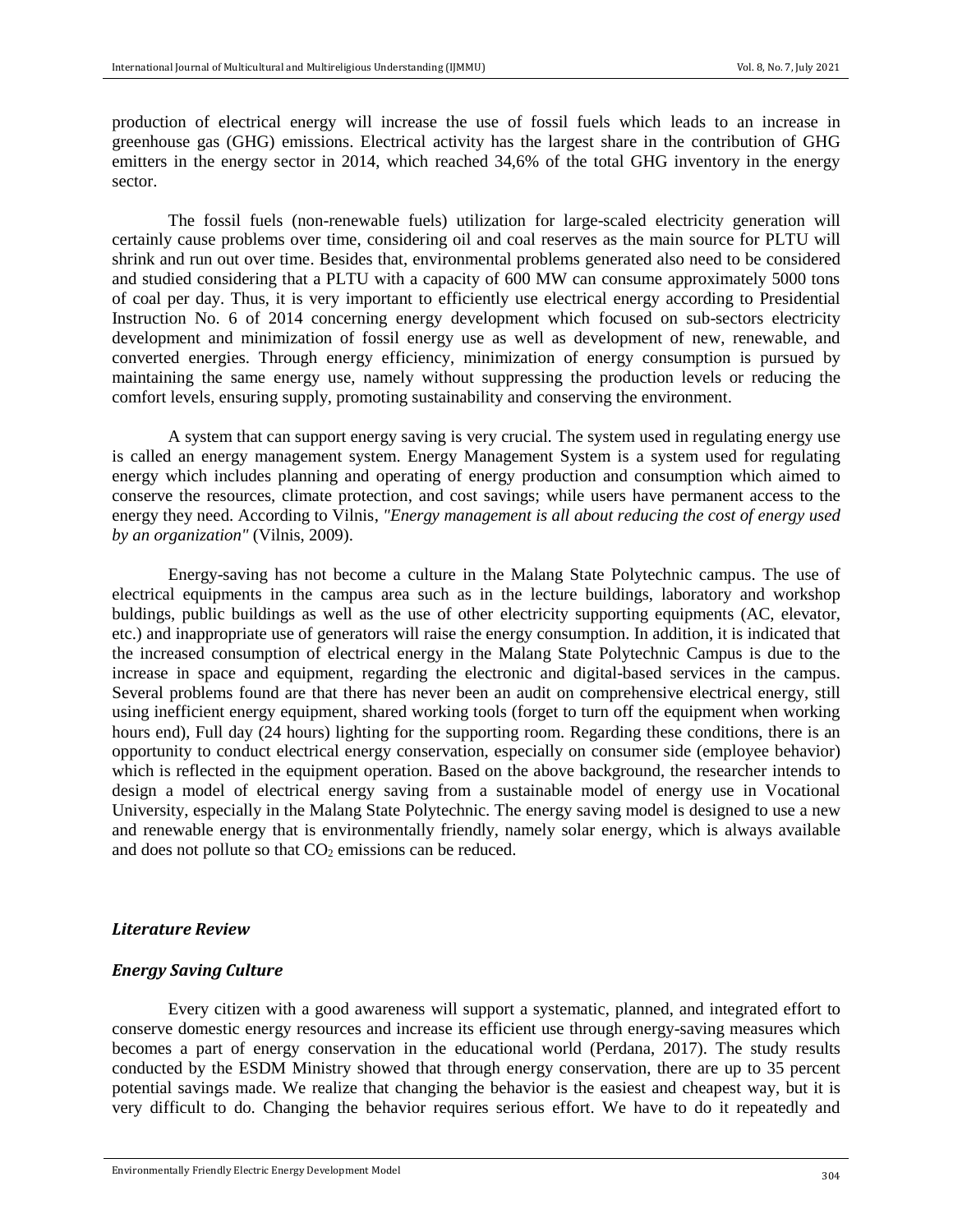continuously so that the behavior becomes a habit and eventually becomes our culture. Although it is difficult to do, surely, we can make this behavior changed.

The chance to build a state defending spirit for the sustainability of future energy is realized through awareness of being economical, wise, and smart in the application of energy-saving cultural values for all educational academics, both lecturers (educators) and students as well as the application of educational syllabus in the form of excellent subjects, i.e. green education in energy conservation and saving. Lecturers in the educational sector will be given support and commitment by EECCHI in the form of training materials, workshops, guidebooks and challenges of energy-saving competition inter schools, awarding schools that have succeeded in creating academics who act wisely, smartly, save energy through energy efficient behavior, thus can apply the learning method of energy-saving cultural values in the school environment.

Form of government appreciation for putting energy-saving cultural values into realization was taken through energy-saving competition inters schools and colleges so that schools / colleges are selected to become energy-saving ambassadors and the best role models for energy saving in Indonesia. Home and School Energy Efficiency Champion (HSEEC) is an example of energy conservation socialization program that has been implemented by the Ministry of Energy and Mineral Resources (ESDM). This activity is designed in the form of competitions of energy efficiency practice through changes in energy consumption behavior in the household and school environmets.

#### *Energy Conservation*

According to the government regulation of Republic of Indonesia No. 70 of 2009, energy conservation is a systematic, well-planned, and integrated effort to conserve and increase the efficiency of its use. Energy conservation means using the energy efficiently without reducing function of the energy itself technically but trying to get the lowest economic level, being acceptable to the community and also not disturbing the environment. Thus, with energy conservation, electrical energy becomes more efficient through measures to reduce various losses of electrical energy at all processing levels, starting from its generation, delivery (transmission), to its utilization.

Many efforts can be made in conserving electrical energy both on the supply side and on the demand side. This thesis will discuss efforts made are on the consumer side (demand) and one of the techniques for conserving electrical energy is by auditing or checking the level of electrical energy use.

## *Sustainable Energy Management Modeling*

The main legal basis is Law No. 30 of 2007 concerning energy as the legal basis for energy management by considering the limited reserves of non-renewable energy so that it is necessary to use various energy resources. Efficient management of electrical energy through energy saving is based on Presidential Instruction Number 6 of 2014 concerning energy development which focused on sub-sectors electricity development and minimization of fossil energy use as well as development of new, renewable, and converted energies.

Energy saving in the environment of Government agencies through actions and energy saving innovations within the respective agencies and within the State-Owned Corporation area according to their respective authorities based on energy saving policies includes savings on lighting and air conditioner (AC) equipments for office areas or buildings, office equipment and supplies that use electrical energy, which are managed by the Government, Local Governments, based on Presidential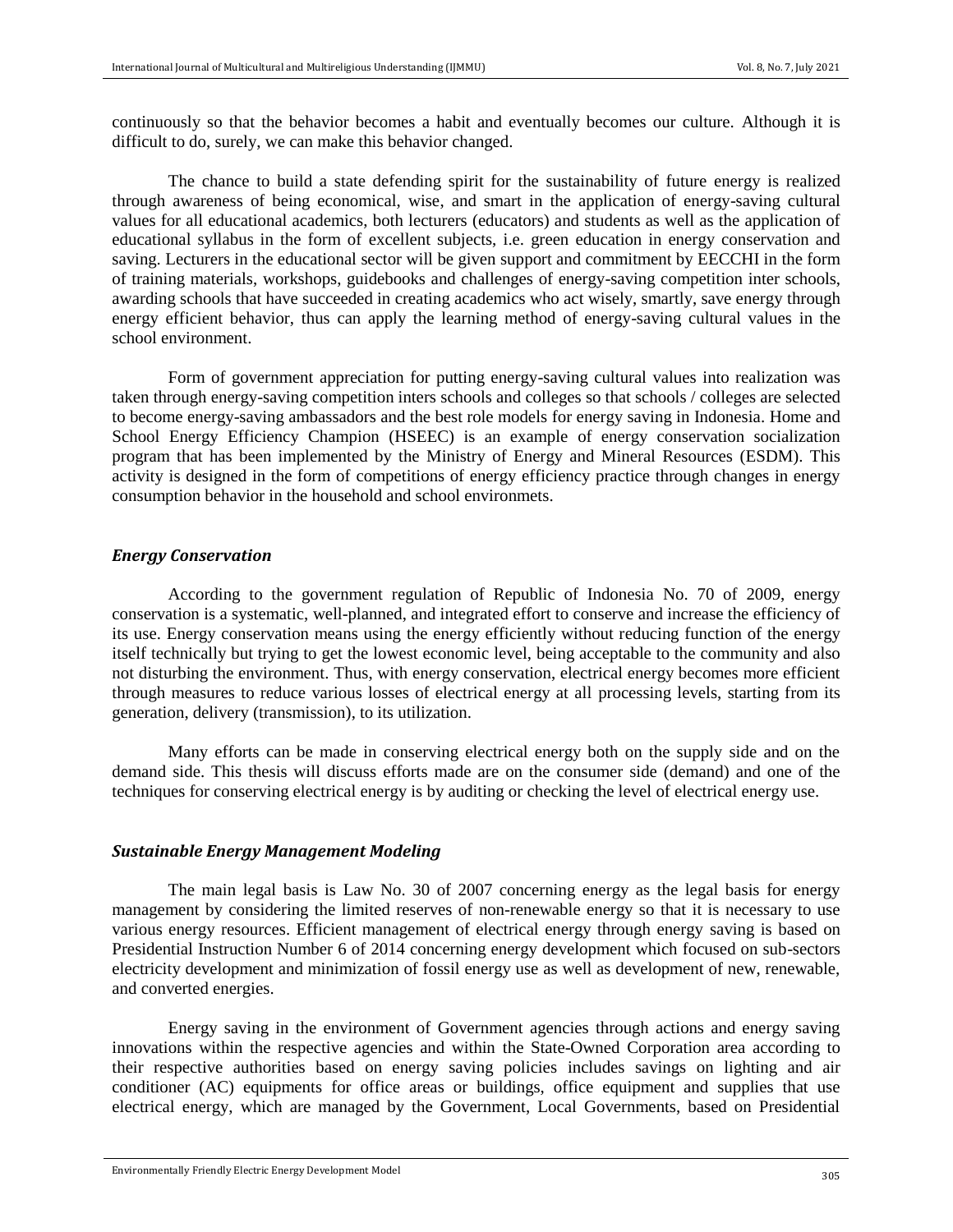Instruction of the Republic of Indonesia No. 2 of 2008 concerning Energy and Water Saving. Ministerial Regulation of Energy and Mineral Resources No. 13 of 2013 which regulating the Use of Electricity Saving specifically focuses on the regulation of electricity use in State buildings, State Company and Regional Companies Buildings and, residential areas of government officials, public street lighting, decorative lights and billboard.

## *Environmentally Friendly Approach for Electricity Energy Use*

The use of environmentally friendly manner for sustainable availability of energy sources is very important. This can be taken by saving the electrical energy use and utilizing renewable energy sources considering that fossil energy resources will diminish and run out over time. The development of technology and industry have impacted to the increasing income and welfare of the population and followed by an increase in energy consumption. For this reason, the government has introduced a program of 10.000 MW followed by 35,000 MW to meet the energy requirements, especially for national electrical energy. In addition, energy savings must be implemented considering that the old fossil energy sources will shrink over time, according to Presidential Instruction No. 2 of 2008 about Energy and Water Savings which regulating steps and innovations to save energy and water in the respective agencies and / or in the State and Regional Companies areas according to their respective authorities which refers to the Energy and Water Saving Policy.

In line with this, the Minister of Energy and Mineral Resources has issued Ministerial Regulation of Energy and Mineral Resources No. 13 of 2012 concerning Electrical Energy Saving. The scope of this regulation includes: State Buildings, BUMN, BUMD and BHMN buildings, residential areas of government officials, public street lighting, decorative lights and billboard. Electrical use savings in the buildings are carried out for air conditioning system (AC), lighting system and supporting equipments.

#### *Energy Management System (EMS)*

Energy management is a program that is designed and implemented systematically to utilize energy effectively and efficiently by continuous planning, recording, monitoring and evaluating without reducing the quality of production and service. Energy management includes planning and operating energy-related consumption and production units to actively manage efforts to save energy use and reduce energy costs. The objectives of energy management are saving resources, protecting climate, and saving costs. For consumers, energy management makes it easier to get access to energy according to what and when they need it. Energy management deals with environmental management, production management, logistics and other business-related functions. Energy management is an activity in an organized company with management principles and aimed to conserve energy, so that energy costs as a component of production / operating costs can be suppressed as low as possible.

According to Ministerial Regulation of the Energy and Mineral Resources of the Republic of Indonesia No. 14 of 2012, energy management is an integrated activity to control energy consumption in order to achieve effective and efficient energy utilization to produce maximum output through structured and economical technical measures to minimize consumption of raw and supporting materials. This is based on the fact that the management of electrical energy in Polinema has not yet referred to a policy so that it is not measurable and there is no standard for electrical energy use, thus increase the electricity cost. Energy saving model is designed to use new and renewable energy that is environmentally friendly, that is solar energy, which is always available and does not pollute so that CO2 emissions can be reduced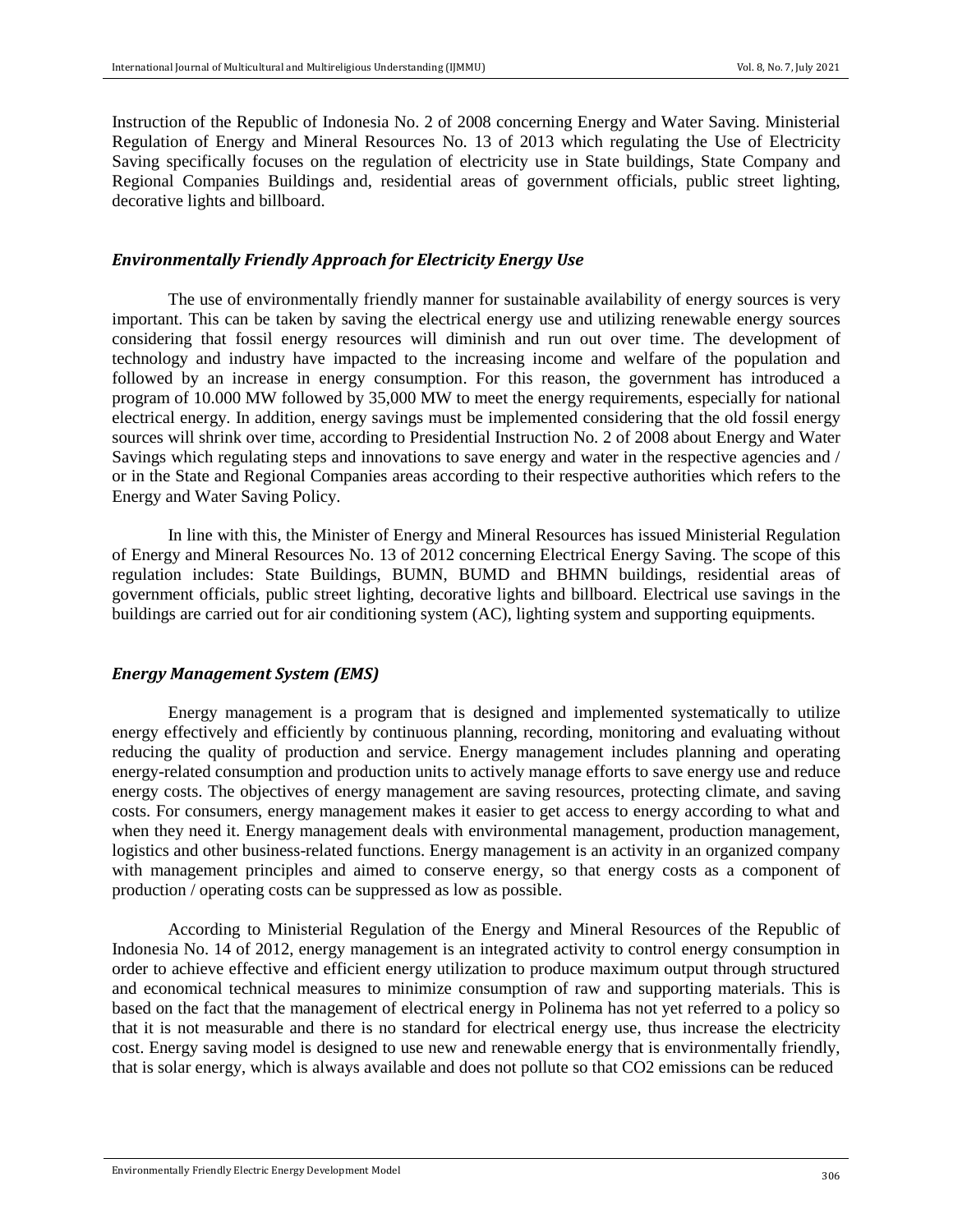## *Methodology*

The research method is designed to answer questions and objectives, through hypothesis testing. It is the whole process required in the planning and implementation of research (Kerlinger, 1993). This is a type of explanatory research or confirmatory research, which is a study that aims to analyze the effect of one variable to another, or to explain how a variable affects other variables (Ferdinand, 2006).

This study was conducted in Malang State Polytechnic Campus, which is located at Jalan Soekarno Hatta No. 9, Jatimulyo, Lowokwaru Sub-district, Malang City. The population of this study is the entire academic community of Malang State Polytechnic, consisting of 11.952 students, 462 educators (lecturers), and 158 educational staffs (non-lecturers), with a total of 12.572 people. The sample used in this study was 230 people, consisting of 150 students, 30 lecturers and 50 academics.

This study aims to examine the relationship of the four variables towards energy management system and the use of environmentally friendly energy. Thus, the most appropriate model to accommodate this condition is Structural Equation Modeling (SEM). Furthermore, a SWOT analysis is used to get a strategy of Environmentally Friendly Energy Use.

# *Results and Discussion*

### *Results of Structural Equation Modeling (SEM) Analysis*

According to Arbuckle and Wothke, in Solimun (2002), the best criteria used as an indication of the goodness of the model are the Chi Square / DF value which is less than 2 and RMSEA which is below 0.08. In this study, the CMIN / DF and RMSEA values have met the cut off value. However, some of the SEM model in this study not yet met the cut-off value, thus the model formed was considered to be marginal. The test results are presented in the Table 1.

| <b>Goodness of Fit index</b> | <b>Cut off Value</b>        | <b>Analysis Results</b> | <b>Model Evaluation</b> |  |
|------------------------------|-----------------------------|-------------------------|-------------------------|--|
| $\chi^2$ - chi quare         | $<$ df with $\alpha$ = 0.05 | 61.373                  | Good Model              |  |
| Sig.                         | $\geq 0.05$                 | 0.053                   | Good Model              |  |
| <b>RMSEA</b>                 | $\leq 0.08$                 | 0.047                   | Good Model              |  |
| <i>RMR</i>                   | < 0.10                      | 0.070                   | Good Model              |  |
| <b>GFI</b>                   | $\geq 0.90$                 | 0.941                   | Good Model              |  |
| AGFI                         | $\geq 0.90$                 | 0.974                   | Good Model              |  |
| <b>CMIN/DF</b>               | $\leq 2.00$                 | 2.416                   | Marginal Model          |  |
| TLI                          | $\geq 0.90$                 | 0.933                   | Good Model              |  |
| <b>CFI</b>                   | $\geq 0.90$                 | 0.929                   | Good Model              |  |

Table 1 The Goodness of fit test results of overall model in early stage

 *Source: Data Processed, 2019*

Based on the results obtained, there is an illustration obtained that the influence the four variables, especially on the energy management system in the study location, depends on the two variables, namely energy saving culture and electricity policy. These results proved that the role of the campus or institution in providing policies is not fully correct yet, this is because the minim counseling and socialization to lecturers, educators, and students, making them less aware of the benefits generated and impacts that can be avoided from the existence of an energy-saving culture. Figure 1 shows the results of the obtained model by using SEM.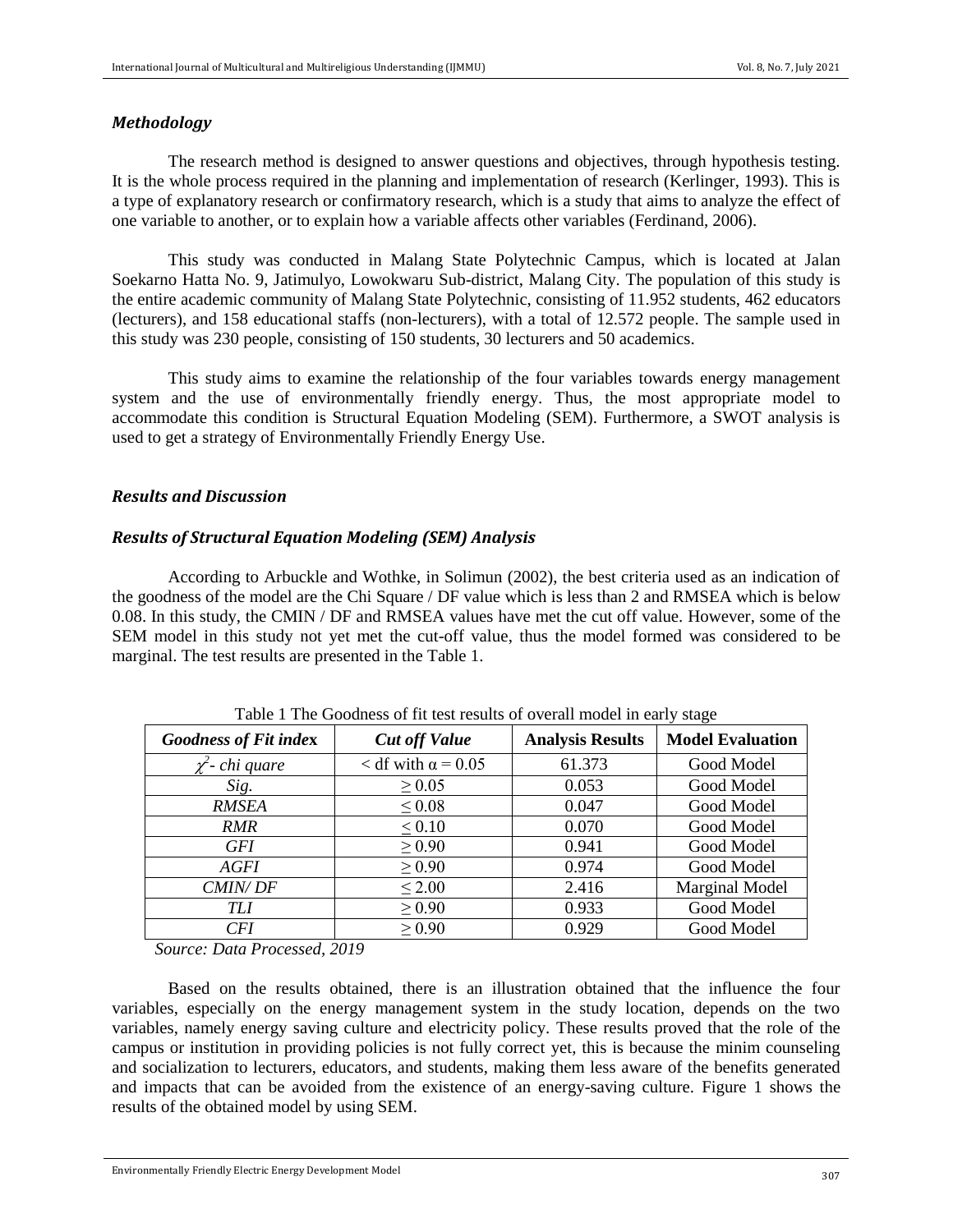

Fig 1. Path diagram of SEM analysis result

Based on the SEM analysis results, a model with a GFI value of 0,938 was obtained, which is included in a good model. Thus, based on these results, it can be concluded that an effective, efficient, and sustainable model of electrical energy management at Malang State Polytechnic is feasible to be developed.

## *Hypothesis Test Results*

The hypothesis test was conducted by using the t test for each direct effect partially. Summary of the hypothesis test results is given in the Table 2.

|                | <b>Independent Variables</b>    | <b>Dependent Variables</b>             | <b>Path Coefficient</b><br><b>Direct Effect</b> |         |                    |
|----------------|---------------------------------|----------------------------------------|-------------------------------------------------|---------|--------------------|
|                |                                 |                                        | <i><b>Standardize</b></i>                       | P-value | <b>Description</b> |
| $H_1$          | <b>Energy Saving Culture</b>    | <b>Energy Management System</b>        | 0.231                                           | 0.000   | $sig***$           |
| H <sub>2</sub> | <b>Electrical Energy Policy</b> | <b>Energy Management System</b>        | 0.179                                           | 0.010   | $sig**$            |
| $H_3$          | <b>Energy Saving Culture</b>    | <b>Environmentally Friendly Energy</b> | 0.035                                           | 0.013   | $Sig**$            |
| $H_4$          | <b>Electrical Energy Policy</b> | <b>Environmentally Friendly Energy</b> | 0.168                                           | 0.531   | Non sig**          |
| H <sub>5</sub> | <b>Energy Management System</b> | <b>Environmentally Friendly Energy</b> | 0.279                                           | 0.000   | $Sig***$           |

|  |  |  | Table 2 Hypothesis test results |  |  |  |  |
|--|--|--|---------------------------------|--|--|--|--|
|--|--|--|---------------------------------|--|--|--|--|

*Source: Data Processed, 2020*

Based on the Table 2, the following results are obtained: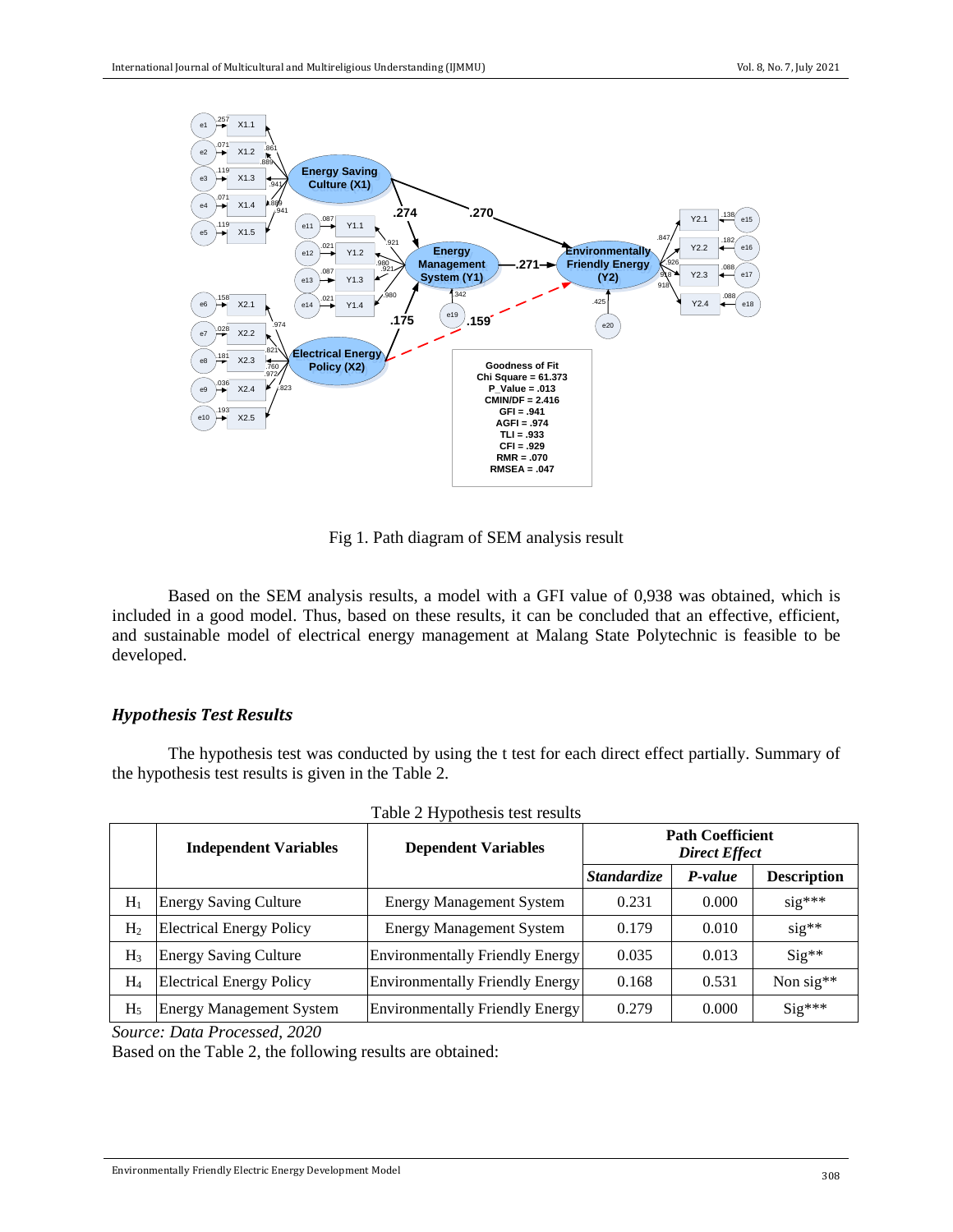- 1. Hypothesis 1: Energy Saving Culture has a significant effect on the Energy Management System was accepted. Standardized path coefficient  $= 0.231$  with p value  $= 0.000$ , the result was significant. This shows that there is a significant positive correlation between Energy Saving Culture and the Energy Management System. This illustrates that the more perceived or good the Energy Saving Culture is, the better the role of Energy Management System will be in the campus environment.
- 2. Hypothesis 2: Electrical Energy Policy has a significant effect on the Energy Management System was accepted. The standardized path coefficient =  $0.179$  with p value =  $0.010$  was significant. This shows the significant positive effect of the Electric Energy Policy on the Energy Management System. In other words, the higher or better the Electrical Energy Policy is, the better the Energy Management System.
- 3. Hypothesis 3: Energy Saving Culture has a significant effect on Environmentally Friendly Energy was accepted. The standardized path coefficient =  $0.035$  with p value =  $0.013$  was significant. This illustrates that there is a significant positive correlation between Energy Saving Culture and Environmentally Friendly Energy. This shows that whether an Energy Saving Culture is good or not does not affect Green Energy.
- 4. Hypothesis 4: Electrical Energy Policy has a significant effect on Environmentally Friendly Energy was rejected. Standardized path coefficient  $= 0.168$  with p value 0,531, it was not significant. This illustrates that there is no correlation between the Electric Energy Policy and Environmentally Friendly Energy. It means that the electricity energy policy has not been able to give impact on the increase of Environmentally Friendly Energy in the campus environment.
- 5. Hypothesis 5: The Energy Management System has a significant effect on Environmentally Friendly Energy was accepted. The standardized path coefficient =  $0,279$  with p value =  $0,000$  was significant. This illustrates that there is a positive significant influence of Energy Management System towards Environmentally Friendly Energy. It means that the more perceived or good the Energy Management System is, the more environmentally friendly energy resulted.

Indirect effect is the effect that is measured indirectly from one variable to another through intervention. The coefficient of indirect effect is obtained from the product of the two direct effects. If both coefficients of the direct effect are significant, then the coefficient of the indirect effect is also significant. However, if one or both are non-significant, then the coefficient of the indirect effect is nonsignificant. There are two indirect effects tested in this study as shown in Table 3.

Based on the results obtained by using SEM, it can be concluded that after designing an appropriate model for environmentally friendly electrical energy management, it is necessary to raise awareness which focused more on the environment and energy savings so that the energy-saving character built will be better organized. The majority of lecturers, educational staffs and students from related agencies or parties have socialized energy-saving awareness, public service advertising, posters, oral and written appeals, or even regulations. It is intended that all parties have high awareness in social, economic and cultural aspects but there are still some people who deliberately use their authority to do many inaappropriate things, thus unhealthy environments still become a common thing.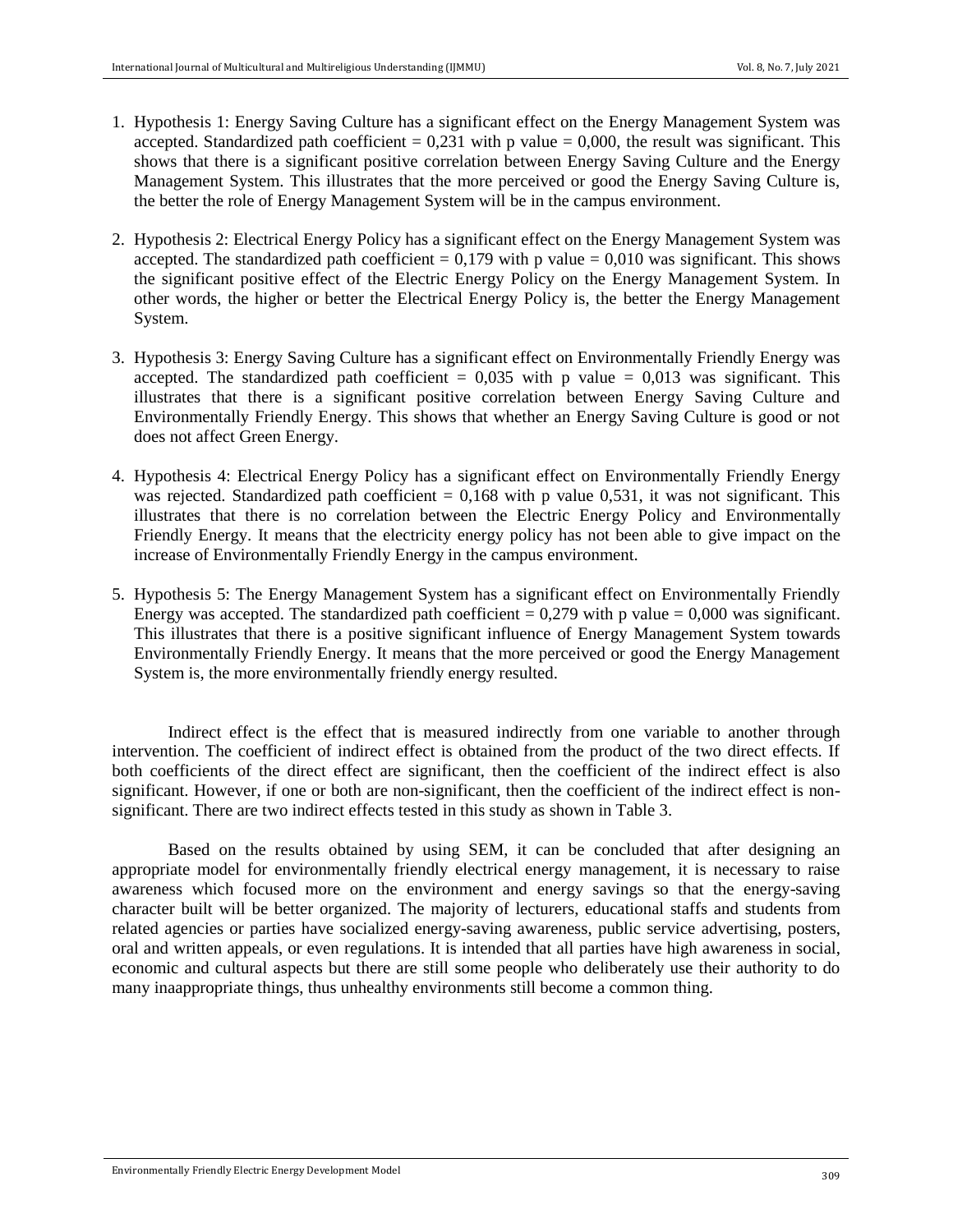|                                                                                     | Testing                                                                   |                                                                                             |             |  |
|-------------------------------------------------------------------------------------|---------------------------------------------------------------------------|---------------------------------------------------------------------------------------------|-------------|--|
| Indirect Effects                                                                    | Direct Effect 1                                                           | Direct Effect 2                                                                             | Conclusion  |  |
| <b>Energy Saving Culture</b><br>$\rightarrow$ Environmentally Friendly<br>Energy    | Energy Saving Culture $\rightarrow$<br><b>Energy Management System</b>    | <b>Energy Management</b><br>$Systems \rightarrow Environmentally$<br><b>Friendly Energy</b> | Significant |  |
| with intermediary Energy<br><b>Management System</b>                                | Coef: 0.274                                                               | Coef: 0.271                                                                                 |             |  |
| Coefficient: $0.274*0.271=0.074$                                                    | Significant                                                               | Significant                                                                                 |             |  |
| Electrical Energy Policy $\rightarrow$<br><b>Environmentally Friendly</b><br>Energy | Electrical Energy Policy $\rightarrow$<br><b>Energy Management System</b> | <b>Energy Management</b><br>System $\rightarrow$ Environmentally<br><b>Friendly Energy</b>  | Significant |  |
| with intermediary Energy<br><b>Management System</b>                                | Coef: $0.175$                                                             | Coef: 0.271                                                                                 |             |  |
| Coeffcient: $0.175*0.271=0.047$                                                     | Significant                                                               | Significant                                                                                 |             |  |

#### Table 3 Indirect effect test results

 *Source*: Data Processed, 2020

From the hypothesis results regarding indirect effect of Energy Saving Culture towards Environmentally Friendly Energy through the intermediary of Energy Management System, there were obtained a coefficient of 0,074. The test result of the indirect effect between Energy Saving Culture towards Energy Management Systems is significant. It is similar with the test result between Energy Management Systems on Environmentally Friendly Energy which is significant. Thus, the indirect effect between Energy Saving Culture and Environmentally Friendly Energy through the intermediary of Energy Management System is found to be significant. This indicated that the Energy Management System can become an intervening variable between Energy Saving Culture and Environmentally Friendly Energy. Thus, with a well-designed Energy Management System, the Energy Saving Culture will increase the Environmentally Friendly Energy.

Regarding the indirect effect of Electrical Energy Policy towatds Environmentally Friendly Energy through the intermediary of Energy Management System, there was a coefficient resulted of 0,047. The test result of indirect effect between Electrical Energy Policy and Energy Management System is significant; it is similar with the test result between the Energy Management System and Environmentally Friendly Energy which is also significant. Thus, the indirect effect of Electric Energy Policy towards Environmentally Friendly Energy through the intermediary of Energy Management System is significant. This illustrated that the Energy Management System can be an intervening variable between the Electric Energy Policy towards the Environmentally Friendly Energy. In conclusion, with a well-designed Energy Management System, the Electrical Energy Policy will increase the availability of Environmentally Friendly Energy.

This is in line with Akisawa et al., 1999 where the research aims to develop a sophisticated energy management system for energy saving and environmentally friendly society as well as providing a valuation model for zero emission (materials) and energy cascade systems. The study introduced two types of advanced energy system models: cascade energy with zero emissions by circulating materials and a super eco-friendly industrial area from complete energy use and environmental conservation perspectives. A valuation model was developed to measure the energy saving effect from a sophisticated energy cascade system consisting of four major industry groups and 12 subgroups in Japan. The results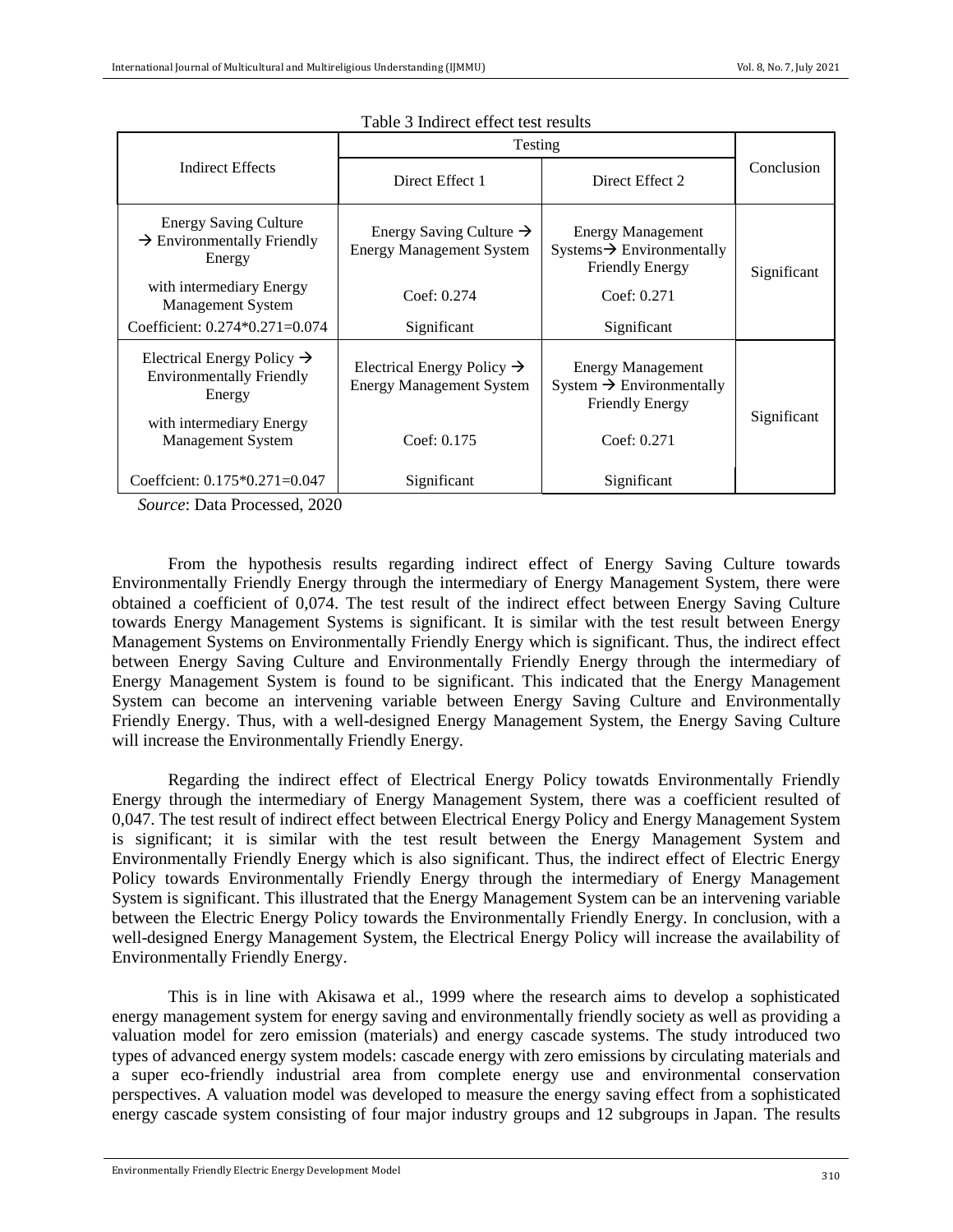showed that 25% energy saving can be realized from the zero emission and energy cascade system. Moreover, it was found that minimum levels of fuel and energy consumption could be obtained from the optimal area composition of the large group. The study also developed an energy cascade balance table showing the material and heat flow direction from a higher potential level to a lower potential level. The study proposed that the current energy consumption is correlated to temperature levels. The proposed energy model shows the way on how to maximize heat utilization among various industries.

#### *Conclusion*

Based on the results previously described, there are several conclusions can be drawn: (1) Based on the analysis results, periodical audits is needed to improve energy performance at Malang State Polytechnic. The audit results find that there are still many inefficiencies on laboratory room functions and become a priority for gradual and continuous improvement. In addition, the significant consumption of air conditioning, computer lighting, printers, photocopying and others electrical equipments is concerned for energy saving. The energy management plan based on ISO 50001 which refers to Law No. 14 of 2012 was implemented by making policies, energy management planning, energy saving principles, implementing energy plans, evaluating energy management with regards to audit findings and reviewing applicable energy management. (2) The SEM analysis results showed that a model of environmentally friendly electrical energy management is feasible to be developed, so that it can be collectively implemented in all aspects which ultimately lead to a green campus.

#### *References*

Vilnis, Vesma.2009. Energy Management Principles and Practice. British Standards Institution. London

- Ferdinand, Agusty Tae. 2006. *Metode Penelitian Manajemen*. Second Edition. Publishing Department of Diponegoro University. Semarang.
- Kerlinger, Fred N. 1993. "Foundation of Behavior Research". Third Edition (translated by L.R Simatupang), Yogyakarta, Gajah Mada University.
- Solimun, 2002. Multivariate Analysis: Struktural Equation Modelling (SEM), Lisrel, and Amos. Malang: Malang State University Publisher.
- Akisawa, A., Kang, Y., Shimazaki, Y., & Kashiwagi, T. (1999). Environmentally friendly energy system models using material circulation and energy cascade—the optimization work. Energy, 24(7), 561–578. doi:10.1016/s0360-5442(99)00023-7.
- Rai, V., & Sigrin, B. (2013). Diffusion of environmentally-friendly energy technologies: buy versus lease differences in residential PV markets. Environmental Research Letters, 8(1), 014022. doi:10.1088/1748-9326/8/1/014022.
- Drury, E., Miller, M., Macal, C. M., Graziano, D. J., Heimiller, D., Ozik, J., & Perry IV, T. D. (2012). The transformation of southern California's residential photovoltaics market through third-party ownership. Energy Policy, 42, 681–690. doi:10.1016/j.enpol.2011.12.047
- Perdana, Reno Dinda Gita. 2017. *"Implementasi Nilai-Nilai Nasionalisme-Patriotisme dalam Pendidikan Pendahuluan Bela Negara pada UKM Resimen Mahasiswa Satuan 805 "WIRA CENDEKIA" di Universitas Negeri Malang*. Online Journal of Malang State University (UNM).